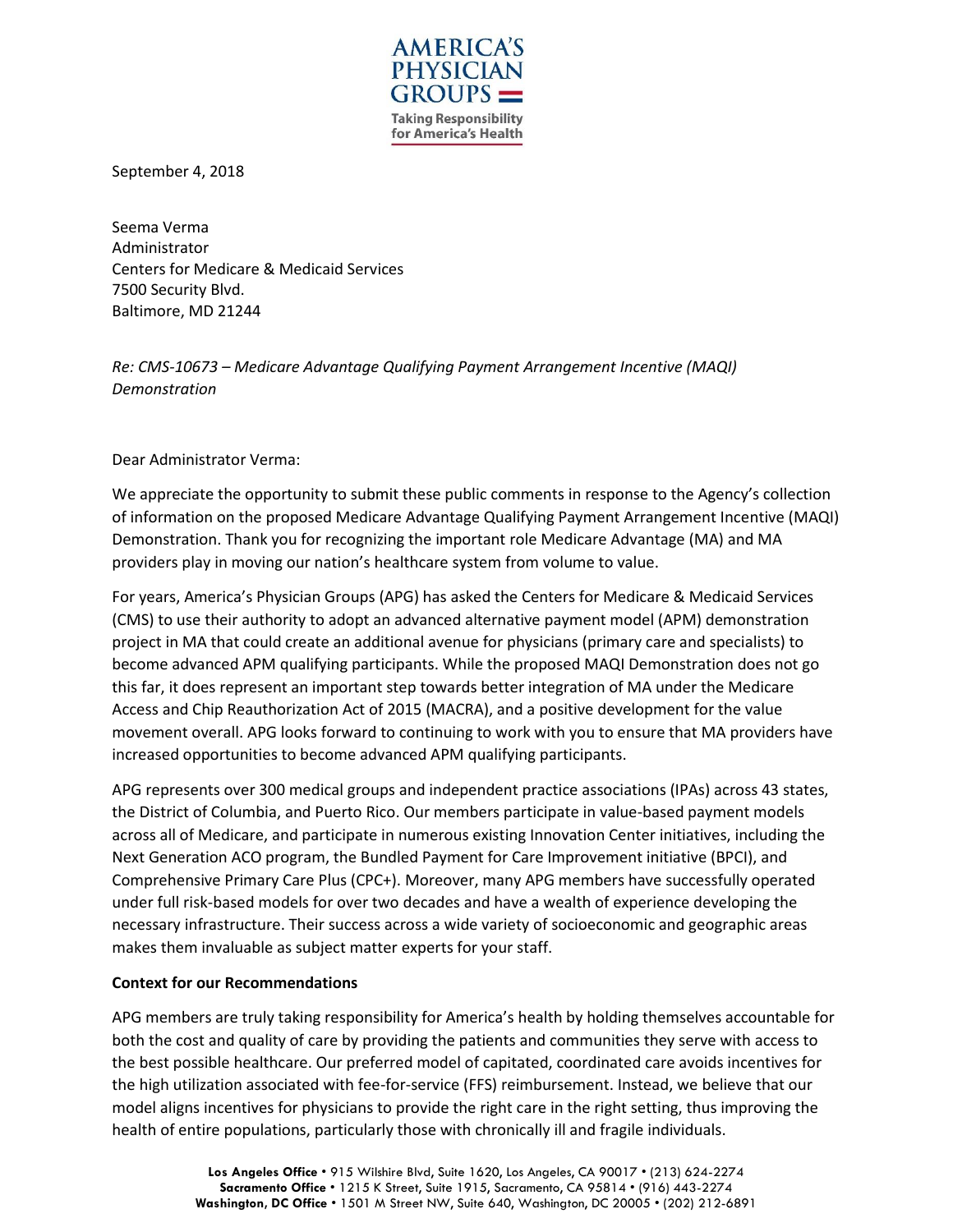We believe that capitated payments allow our members to deploy proven techniques as well as test innovative approaches to patient care. Our model incentivizes a team-based approach, whereby healthcare professionals such as care managers, nurses, social workers, care navigators, pharmacists and others are deployed as part of a physician-led care team. Each member of the team is encouraged to practice at the top of his or her license.

While there are some avenues for this type of model in traditional Medicare, APG members recognize that capitated MA offers a more effective path with additional tools to engage in this type of care delivery.

As you know, there is wide variation in healthcare costs and quality throughout our country. The Integrated Healthcare Association (IHA) recently released its California Regional Health Care Cost & Quality Atlas 2.0, which tracks cost and quality measures across the state for over 29 million beneficiaries and compares different levels of integration on a multi-payer platform with commercial insurance, Medicare, and Medi-Cal data. Not only did the Atlas 2.0 study find that the average riskadjusted cost per patient for coordinated products (HMOs) were 10 percent less that uncoordinated (PPO) products, they found that in MA the average risk-adjusted, per-member-per-year cost was 25 percent less than traditional Medicare.<sup>1</sup> MA also vastly outperformed traditional Medicare on hospital utilization, and, most importantly, clinical quality. The data is clear – capitated MA offers superior value with higher quality performance and overall lower cost.

Millions of Americans depend on MA for quality, patient-centered health care and that number is growing fast; over one-third of all Medicare beneficiaries are now enrolled in a MA plan. For the ultimate goal of MACRA to be realized, MA must no longer be excluded from the programs and incentives therein. The recently announced MAQI Demonstration is an important acknowledgment of the innovative value displayed by many MA plans. APG believes, however, that this proposed demonstration can and should go further by affording full advanced APM status to qualified participants thus allowing the participants to receive the 5 percent advanced Alternative Payment Model Status bonus payment. The current MAQI demonstration that only grants a waiver from MIPS reporting is inadequate to support the movement of volume to value with the MA population.

## **Recommendations to Improve the Proposed MAQI Demonstration**

• Under MACRA, certain qualifying models can become eligible for advanced APM status. The statute defines bonus-eligible advanced APMs to include Innovation Center demonstration projects, certain Medicare Shared Savings Program (MSSP) ACOs, and demonstrations required by federal law; the MAQI demonstration is among these.

However, currently, to qualify for the five percent advanced APM bonus, APMs must have a certain threshold of their Part B revenue or patients in an advanced APM. For the first two years of MACRA implementation, that threshold has been spelled out to in include 25 percent of Part B payments or 20 percent of Part B patients. In later years, the Medicare Part B threshold increases to 50 percent and then 75 percent.

Under current regulations and sub-regulatory guidance, only a handful of models qualify as advanced APMs with the majority of these models being tested through Innovation Center demonstrations. These existing CMMI models show promise but have thus far exhibited mixed results and modest success. Currently, no MA arrangements count as advanced APMs (only

*<sup>1</sup> Integrated Healthcare Association. (2018). California Regional Health Care Cost & Quality Atlas 2.0. Retrieved fro[m https://costatlas.iha.org/](https://costatlas.iha.org/)*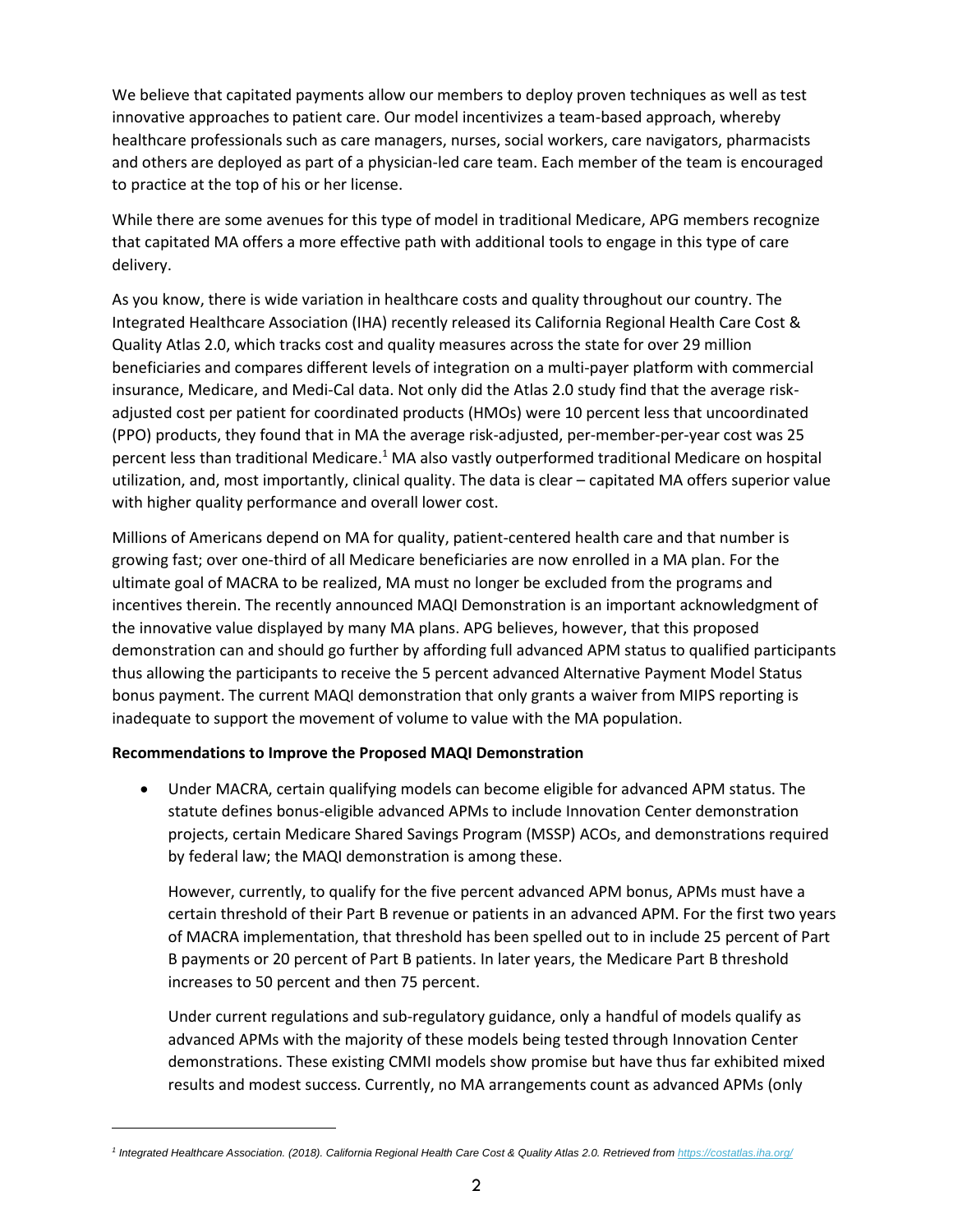within the "other payer" category) and MA risk contracts do not count toward an organization's Medicare risk threshold.

The limited number of models in Part B do not offer sufficiently attractive or numerous options for physician groups who want to qualify as advanced APMs. CMS clearly needs to swiftly adopt new advanced alternative payment models to remedy this problem. We believe that the fastest and most equitable way to do this is through the MAQI demonstration that would allow a 5 percent bonus opportunity for participants. The MAQI demonstration does allows participants to receive a waiver from MIPS, however, that incentive alone is simply not adequate to move additional physicians to value. Many of our members who participate in risk-based MA contracts scored high on MIPS in 2017 due to their level of experience in providing coordinated care. Receiving a waiver exempting them from MIPS when they received over a 90 score in 2017 appears to be a hollow reward.

- The MAQI RFI comments are due September 4, 2018 and the MAQI application portal is open from August 6, 2018 through September 6, 2018, a timeframe which indicates that industry feedback will not be incorporated into the application. We recommend that the application deadline remain open until November 6, 2018 so CMS may review the industry recommendations and possibly modify the application.
- We have noted that the MAQI applications are only accepted from individual clinicians rather than at the TIN or physician group level. Not only is this inconsistent with MIPS reporting options in which one can report at either the NPI, TIN, or APM entity level, but MA risk-based contracts are organized at the practice level. Thus, having individual physicians apply to participate in MAQI is causing undue burden and confusion. This requirement should be modified to include an opportunity for the participants to submit their data at the TIN (practice) level in addition to the NPI (individual) level.
- The CMMI MAQI website does not include a PDF of the application which is typically found in other models. In order to review the application, we had to contact a CMS official through email to review the application for our members. A PDF of the both applications (threshold and qualifying arrangement form) should be inserted on the MAQI Demonstration webpage found under the CMMI models.
- The MAQI demonstration requires the same amount of information needed to qualify as an "other payer" to receive the 5 percent QP bonus. This seems inconsistent in that the same amount of activity is needed to receive a 5 percent bonus as to be exempt from MIPS (and receive zero). We would recommend that the application is modified and considerably shortened.
- The MAQI RFI has indicated that an estimated 15 hours per clinician will be needed to complete the application. It is stated that this is not an undue burden because participants will not be required to submit MIPS data. We disagree with this assumption and believe that the application will cause undue burden which is not representative of CMS's goals in reducing clinician burden. It is 15 hours per clinician thus the amount is multiplied across the practice since the TIN can not apply as an entity. Additionally, the MAO risk-based contracts require the same level of reporting as MIPS (in order to qualify as an advanced APM) thus no time is